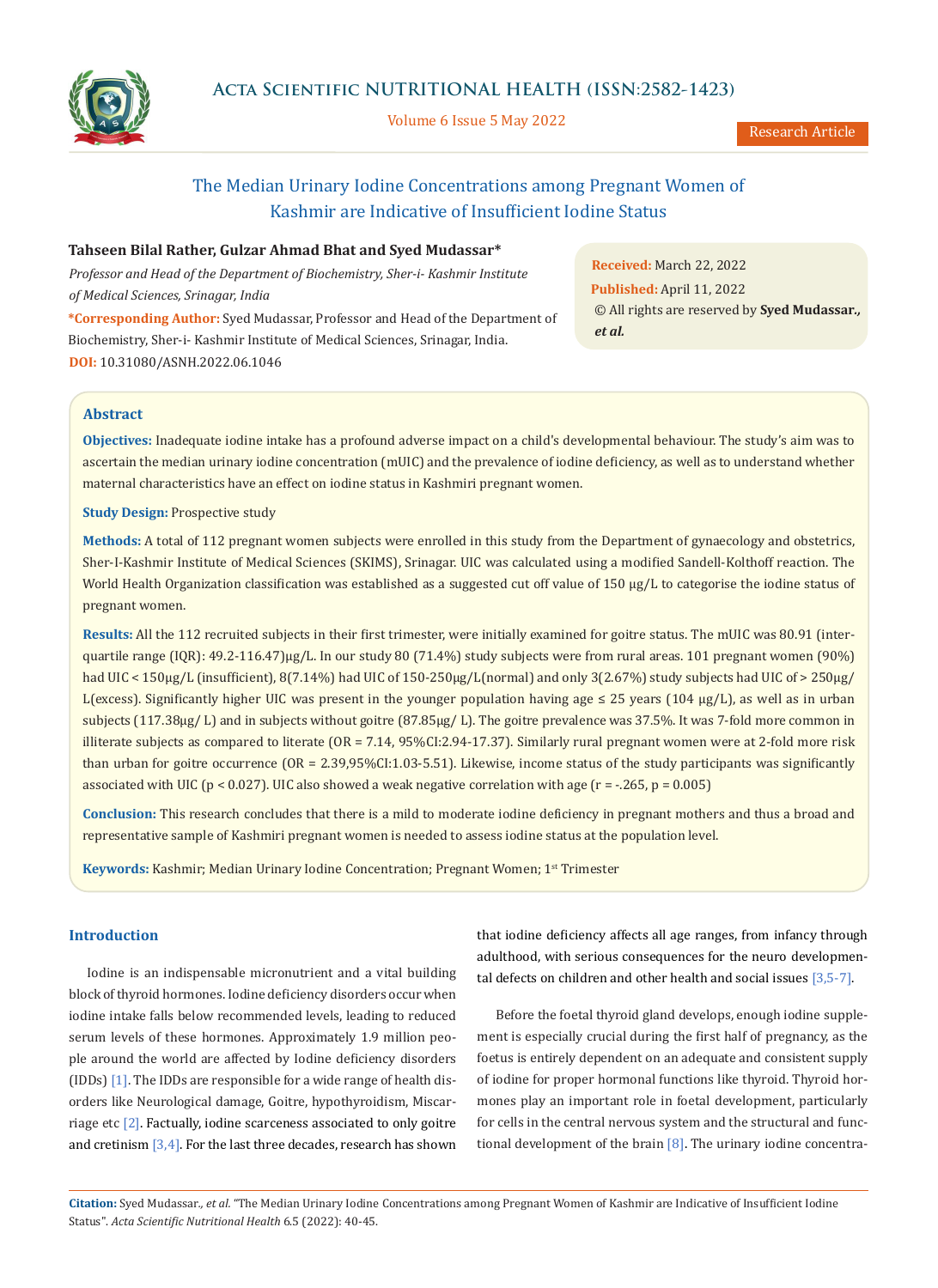tion (UIC) measures overall intake and is considered a valid biomarker for estimating recent iodine intake at the population level [9]. In a population of pregnant women, a mUIC of  $150-250\mu g/L$ implies acceptable iodine nutrition  $[10]$ . Studies have shown that even mild iodine deficiency during pregnancy has irreversible outcomes on foetal neurodevelopment and consequent cognition and learning capabilities of the young child  $[11-13]$ . The average intelligence quotient (IQ) of children born in iodine-deficient regions is 13.5 points lower than that of children born in iodine-sufficient regions [14]. IDD restricts the country's human resource growth (HRD) and progress by having a causal link with brain development, memory, and learning disabilities  $[15]$ . According to approximations, a one-point rise in a country's average IQ is correlated with a 0.11 percent annual increase in GDP; therefore, eliminating IDDs could lead to 1.5 percent GDP growth [16]. Iodine deficiency affects 1.8 billion people around the world due to poor dietary iodine intake [17]. IDDs are widespread in India because of iodine deficiency in the soil, which effects both animal and plant nutrition grown on iodine-deficient soil [16,18].

Keeping in view the importance of Iodine stores in pregnant women and the consequences of iodine deficiency on pregnant women and their foetus, this hospital-based study was designed to assess the iodine status in pregnant women of Kashmir valley.

## **Materials and Methods**

In this study, a total of 112 subjects were recruited from the department of gynaecology and obstetrics, Sher-i-Kashmir Institute of Medical Sciences (SKIMS), Srinagar during 2016-2017. A predesigned questionnaire was used to collect information regarding age, residence, goitre status, education, Socio economic status and trimester of the study participants. Besides, that a spot urine sample (≈2mL) was collected from each subject in the morning during first trimester and stored properly at -80ºC for further analysis. UIC was quantified using modified Sandell-Kolthoff reaction based on the principle of digestion with ammonium persulfate. Iodide acts as a catalyst in the reduction of ceric ammonium sulphate (yellow in colour) to cerous form (colourless), and is detected by the rate of colour disappearance [19].

Accordingly, the WHO/UNICEF/ICCIDD recommend comparing the mUIC of a population to established reference criteria to assess iodine status as follows: Among groups of pregnant women, mUIC < 150 μg/L is indicative of insufficient iodine intake, 150-249 μg/L of adequate intake, 250-499μg/L of intakes above requirements, and  $\geq$  500µg/L of excessive intake [10] (Table 1).

|                                                                       |                         | 41                                     |
|-----------------------------------------------------------------------|-------------------------|----------------------------------------|
| <b>Median Urinary</b><br><b>Iodine Concen-</b><br>tration $(\mu g/L)$ | <b>Iodine</b><br>intake | <b>Iodine status</b>                   |
| < 150                                                                 | Insufficient            | Insufficient                           |
| 150-250                                                               | Sufficient              | Adequate iodine<br>nutrition           |
| 250-499                                                               | Above re-<br>quirement  | May pose a slight risk                 |
| $\geq 500$                                                            | Excessive               | Risk of adverse<br>health consequences |

**Table 1:** Median urinary Iodine concentrations median (UIC) for pregnant women according to WHO.

#### **Statistical analysis**

The data analysis was done by SPSS v26 software. Normal distribution was determined by conducting Shapiro-wilk normality test and histogram analysis. UIC was very much skewed and not normally distributed. Data was expressed as medians, IQR and percentiles (25<sup>th</sup> and 75<sup>th</sup>). Non parametric Mann-Whitney U Test, Spearman's non-parametric correlation and logical regression analysis were performed for the analysis of skewed data. In a two Two-tailed test of significance, a p-value of less than 0.05 was considered significant.

## **Results**

The median age of the participants was 27.50 (25<sup>th</sup> and 75<sup>th</sup> percentiles as 25-30) years. Out of 112 pregnant women 72(64.3%) were > 25 years old and 40 (35.7%) were  $\leq$  25 years. All women were in the first trimester of their pregnancy. Physical examination revealed that 42 subjects (37.5%) had enlarged thyroid gland (goitre), indicating iodine deficiency disease, majority of which (74.6%) were rural inhabitants.

The overall mUIC among study population was 80.9µg/L. Those which belonged to age group  $\leq$  25 years and  $>$  25 years had UIC of 104.1µg/L and 78.6 µg/L respectively. UIC of the rural pregnant women was 79.2µg/L, much lower than the UIC of the urban pregnant women which was 117.4µg/L. Subjects presented with goitre had a UIC of 80.4 µg/L which was very low when compared to subjects without goitre, which had a UIC of 87.8 µg/L.

 Only 08 (7%) pregnant women had UIC between 150-250µg/ L(normal) and 3 (2.7%) pregnant women had UIC  $> 250\mu g$ / L(excess). 101(90%) pregnant women in our study population had UIC < 150µg/L (insufficient iodine). Table 2 presents the UIC

**Citation:** Syed Mudassar*., et al.* "The Median Urinary Iodine Concentrations among Pregnant Women of Kashmir are Indicative of Insufficient Iodine Status". *Acta Scientific Nutritional Health* 6.5 (2022): 40-45.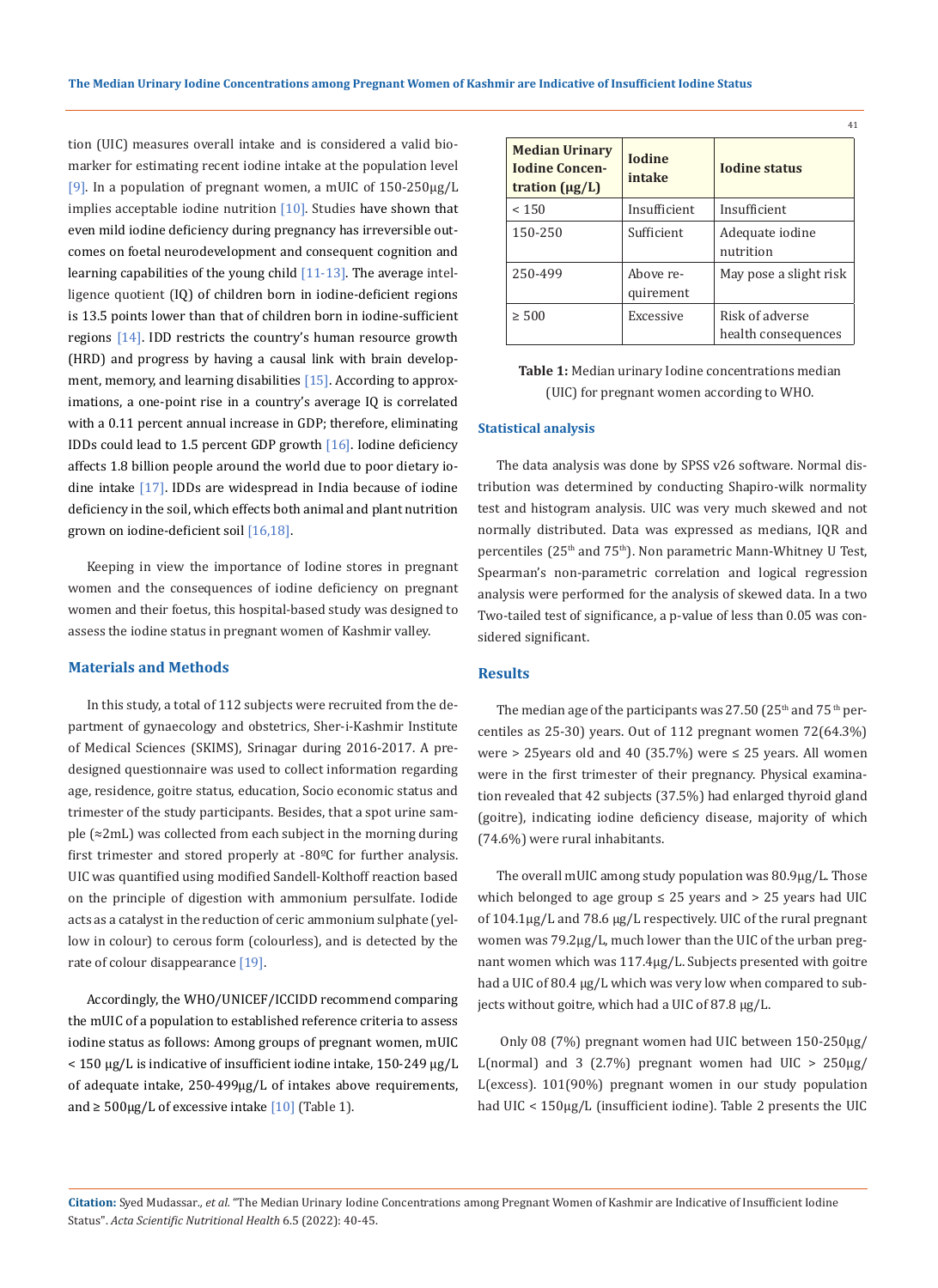(µg/L) with 25th and 75th percentiles according to maternal demographic, behavioural, characteristics. Further, income status was significantly associated with UIC in a non-parametric test (*p*  value < 0.028).

|                     | N                   | $UIC(\mu g/L)$ | P-value |
|---------------------|---------------------|----------------|---------|
| Maternal age, years |                     |                |         |
| $\leq 25$           | 40                  | 104 (50-120)   |         |
| > 25                | 72<br>78.6 (49-104) |                | 0.15    |
| Residence           |                     |                |         |
| Rural               | 80                  | 79 (49-105)    | 0.11    |
| Urban               | 32                  | 117 (49-132)   |         |
| Goitre status       |                     |                |         |
| Present             | 42                  | 80.40 (46-118) | 0.69    |
| Absent              | 70                  | 87.85 (50-114) |         |
| Education           |                     |                |         |
| Illiterate          | 35                  | 79.63 (43-102) | 0.78    |
| Literate            | 77                  | 89.94 (53-118) |         |
| Monthly income      |                     |                | 0.026   |
| $\leq 10000$        | 34                  | 74.02 (45-96)  |         |
| >10000              | 78                  | 91.04 (52-126) |         |

Table 2: Urinary iodine concentration (µg/L), according to maternal demographic and behavioural characteristics given as median with 25th and 75th percentiles in the study population.

Table 3 represents variables and their association with goitre and UIC. Illiterate women had a 7 -fold risk of developing goitre than literate study subjects ( $OR = 7.15$ ,  $95\% CI: 2.94-17.37$ ). Furthermore, pregnant women from rural districts were having a 2-fold more risk for goitre occurrence than urban participants (OR = 2.39, 95%CI:1.03-5.51). In figure 1, we also observed that UIC showed a weak negative correlation with age  $(r = -.265, p = 0.005)$ .



Figure 1: Scatter plot showing the correlation between maternal age and urine iodine concentration levels.

| <b>Variable</b>         | Goitre<br>present  | Goitre<br>absent | OR (95% CI)            |  |
|-------------------------|--------------------|------------------|------------------------|--|
| Age                     |                    |                  |                        |  |
| $\leq$ 25 yeas          | 16                 | 24               | 18 (0.53-2.61)         |  |
| > 25 years              | 26                 | 46               |                        |  |
| Maternal                |                    |                  |                        |  |
| Education<br>Illiterate | 24                 | 11               | 7.15 (2.94-17.37)      |  |
|                         | 18                 | 59               |                        |  |
| Literate                |                    |                  |                        |  |
| Residence               |                    |                  |                        |  |
| Rural                   | 28                 | 52               | 2.39(1.03-5.51)        |  |
| Urban                   | 18                 | 14               |                        |  |
| Monthly In-             |                    |                  |                        |  |
| come (INR)              | 28                 | 6                |                        |  |
| $\leq 10{,}000$         |                    |                  | 21.33 (7.43-<br>69.43) |  |
|                         | 14                 | 64               |                        |  |
|                         | >10,000            |                  |                        |  |
|                         | $UIC$ ( $\mu$ g/L) |                  |                        |  |
| Variable                | $\leq 150$         | 150-250          | OR (95% CI)            |  |
| Age                     |                    |                  |                        |  |
| $\leq$ 25yeas           | 35                 | 4                | $0.53(0.12 - 2.25)$    |  |
| > 25 years              | 66                 | 4                |                        |  |
| Maternal                |                    |                  |                        |  |
| Education               | 33                 | 0                | Infinity               |  |
| Illiterate              |                    |                  |                        |  |
|                         | 68                 | 8                |                        |  |
| Literate                |                    |                  |                        |  |
| Goitre status           |                    |                  |                        |  |
| Present                 | 39                 | 1                | 4.4 (0.52-37.17)       |  |
| Absent                  | 62                 | 7                |                        |  |
| Residence               |                    |                  |                        |  |
| Rural                   | 74                 | 4                | 2.74 (0.64-11.73)      |  |
| Urban                   | 27                 | 4                |                        |  |
| Monthly In-             |                    |                  |                        |  |
| come (INR)              |                    |                  |                        |  |
| $\leq 10{,}000$         | 33                 | 0                | Infinity               |  |
|                         | 68                 | 8                |                        |  |
| > 10,000                |                    |                  |                        |  |

**Table 3:** Factors associated with goitre and UIC status among pregnant women in the study population.

**Citation:** Syed Mudassar*., et al.* "The Median Urinary Iodine Concentrations among Pregnant Women of Kashmir are Indicative of Insufficient Iodine Status". *Acta Scientific Nutritional Health* 6.5 (2022): 40-45.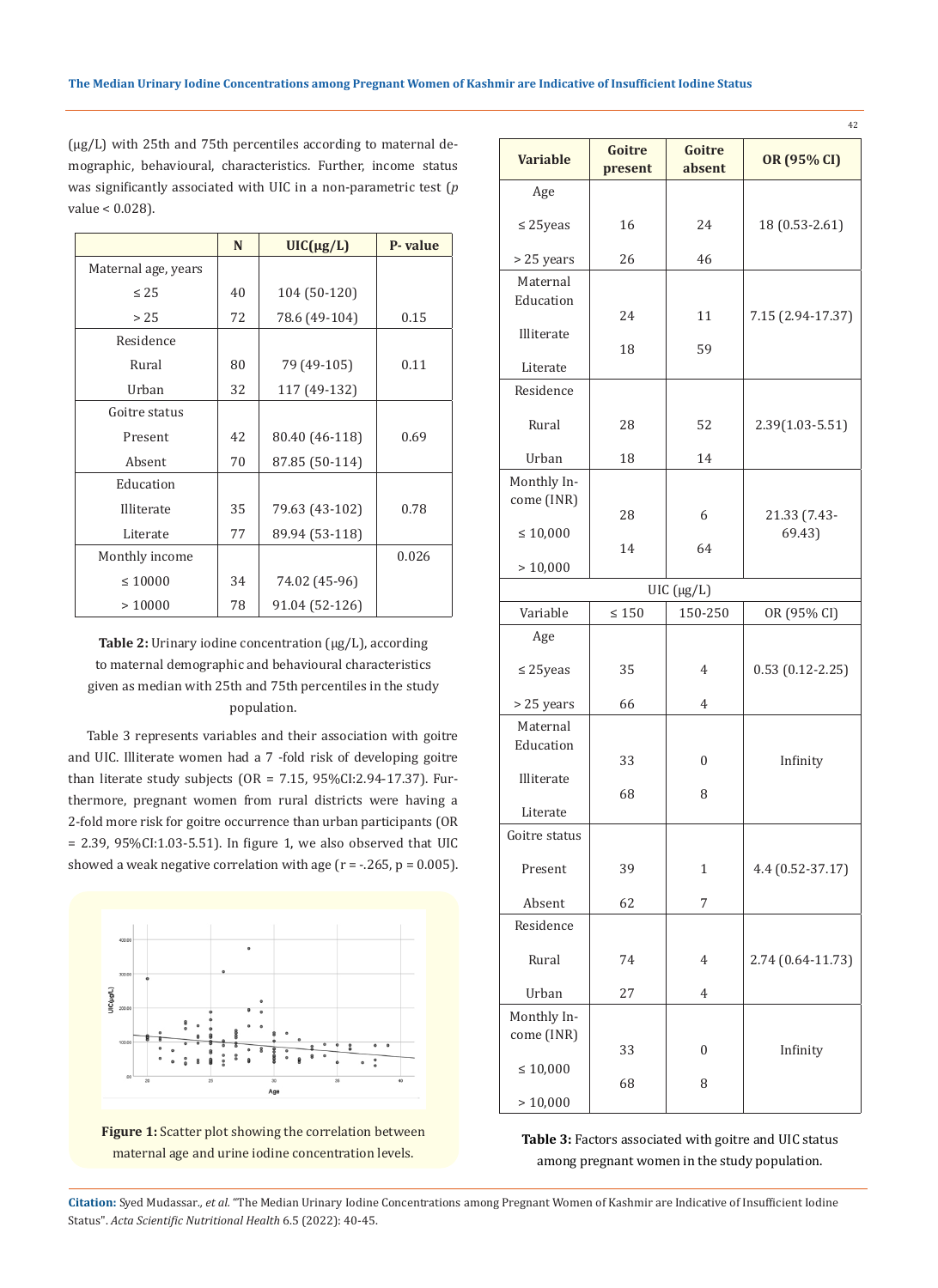## **Discussion**

Iodine deficiency is one of the WHO's nutritional priorities [10] and is considered to cause a global loss in IQ of 13.5 points at the population level [14], constituting the world's greatest single cause of preventable brain damage and mental retardation [20]. Iodine deficiency and goitre representation are common in pregnancy as stated in reports of various researches conducted across worldwide  $[12, 21-25]$  as well as in India  $[26]$ . However, severe iodine deficiency in pregnancy especially in first trimester and in childhood is a risk factor and has a devastating effects on intellectual function in the offspring [27]. Globally, several studies have served as evidence that people living in regions of iodine deficiency areas are either intellectually very weak or have mild to moderate neurological disorders [28]. We could only find one study in our subjects of interest which proved that maternal hypothyroidism constitutes a risk factor for an abnormal neurobehavioral development of affected child [29]. But there are a lot of researches in children between age 6- 12 years old reported earlier in our population that have found a significant association between iodine insufficiency and its wrecking effects like goitre in different regions of Kashmir [30,31]. The main finding of this study was that mUIC of the participants was 80.9 µg/L, which is below the recommended cut off value of  $150\mu g/L$  set by WHO  $[10]$ . We also observed that, illiterate and rural subjects were at higher risk than the literate and urban research subjects in developing goitre disease. This is evident from the fact that majority of illiterate and rural women in our study were found to have insufficient urinary iodine concentrations. These findings are in concordance with the reports published around the world [32-34]. In the same way we also found a weak inverse relationship between UIC and age which is also in harmony with the data published worldwide [35]. Another notable finding was the significant association of income status with UIC, which was evident by the majority of subjects with low-income having insufficient urinary iodine concentration. These findings are in agreement with the studies reported elsewhere in the world  $[36]$ . We also observed that iodine insufficiency was very high in age group greater than 25 years, rural pregnant women and in cases with goitre representation. In fact, 90% of the women in our study population had a UIC of < 150µg/L. The possible reason may be the geographical location of the current population which is surrounded by mountainous region covering a lot of forest cover, thereby receiving abundant amount of rainfall and frequent floods which washes off iodine micronutrient away from the soil, making soil and the vegetation iodine deficient. Unfortunately, there are no studies available in our population but there is a study available elsewhere in the country [37].

Additionally, inappropriate cooking methods and salt addition at initial stages of cooking, prolonged boiling, being common practice in our population especially in rural areas justifies iodine insufficiency in our rural population. However, again earlier reports are lacking in current population, but there are studies in India on cooking methods and iodine loss [38].

## **Conclusion**

Despite salt iodization programme being introduced in Jammu and Kashmir more than two decades ago, the study revealed moderate iodine deficiency among pregnant women under study. More research is needed among a larger and more representative population of women in Kashmir to validate whether salt iodization programme was successful.

## **Author's Statement**

The authors declare that there is no conflict of interest to declare. Furthermore, the study was executed in collaboration with the department of Obstetrics and Gynaecology, Sher-I-Kashmir Institute of Medical Sciences, Srinagar 190011. The sampling was part of routine test investigations and other lifestyle and dietary information was collected from only the admitted patients in the above department. Therefore, there was no requirement of separate institutional ethics committee clearance.

#### **Bibliography**

- 1. Karakochuk CD., *et al*[. "Median Urinary Iodine Concentrations](https://pubmed.ncbi.nlm.nih.gov/26950151/)  [Are Indicative of Adequate Iodine Status among Women of Re](https://pubmed.ncbi.nlm.nih.gov/26950151/)[productive Age in Prey Veng, Cambodia".](https://pubmed.ncbi.nlm.nih.gov/26950151/) *Nutrients* 8.3 (2016): [139.](https://pubmed.ncbi.nlm.nih.gov/26950151/)
- 2. [Hetzel BS. "Towards the global elimination of brain damage](https://pubmed.ncbi.nlm.nih.gov/15833794/)  [due to iodine deficiency-the role of the International Council](https://pubmed.ncbi.nlm.nih.gov/15833794/) [for Control of Iodine Deficiency Disorders".](https://pubmed.ncbi.nlm.nih.gov/15833794/) *International Journal of Epidemiology* [34.4 \(2005\): 762-764.](https://pubmed.ncbi.nlm.nih.gov/15833794/)
- 3. [Yadav K and Pandav CS. "National Iodine Deficiency Disorders](https://pubmed.ncbi.nlm.nih.gov/30666977/) [Control Programme: Current status and future strategy".](https://pubmed.ncbi.nlm.nih.gov/30666977/) *In[dian Journal of Medical Research](https://pubmed.ncbi.nlm.nih.gov/30666977/)* 148.5 (2018): 503-510.
- 4. [Ramalingaswami V. "The problem of goitre prevention in In](https://www.ncbi.nlm.nih.gov/pmc/articles/PMC2542097/)dia". *[Bulletin of the World Health Organization](https://www.ncbi.nlm.nih.gov/pmc/articles/PMC2542097/)* 9.2 (1953): 275- [281.](https://www.ncbi.nlm.nih.gov/pmc/articles/PMC2542097/)
- 5. Mehta M., *et al*[. "Intellectual assessment of school children](https://pubmed.ncbi.nlm.nih.gov/7959997/) [from severely iodine deficient villages".](https://pubmed.ncbi.nlm.nih.gov/7959997/) *Indian Pediatr* 24.6 [\(1987\): 467-473.](https://pubmed.ncbi.nlm.nih.gov/7959997/)
- 6. Upadhyay SK., *et al*[. "Developmental lag in preschool children](https://pubmed.ncbi.nlm.nih.gov/6618646/)  of goitrous mothers". *Indian Pediatr* [20.4 \(1983\): 259-263.](https://pubmed.ncbi.nlm.nih.gov/6618646/)

**Citation:** Syed Mudassar*., et al.* "The Median Urinary Iodine Concentrations among Pregnant Women of Kashmir are Indicative of Insufficient Iodine Status". *Acta Scientific Nutritional Health* 6.5 (2022): 40-45.

43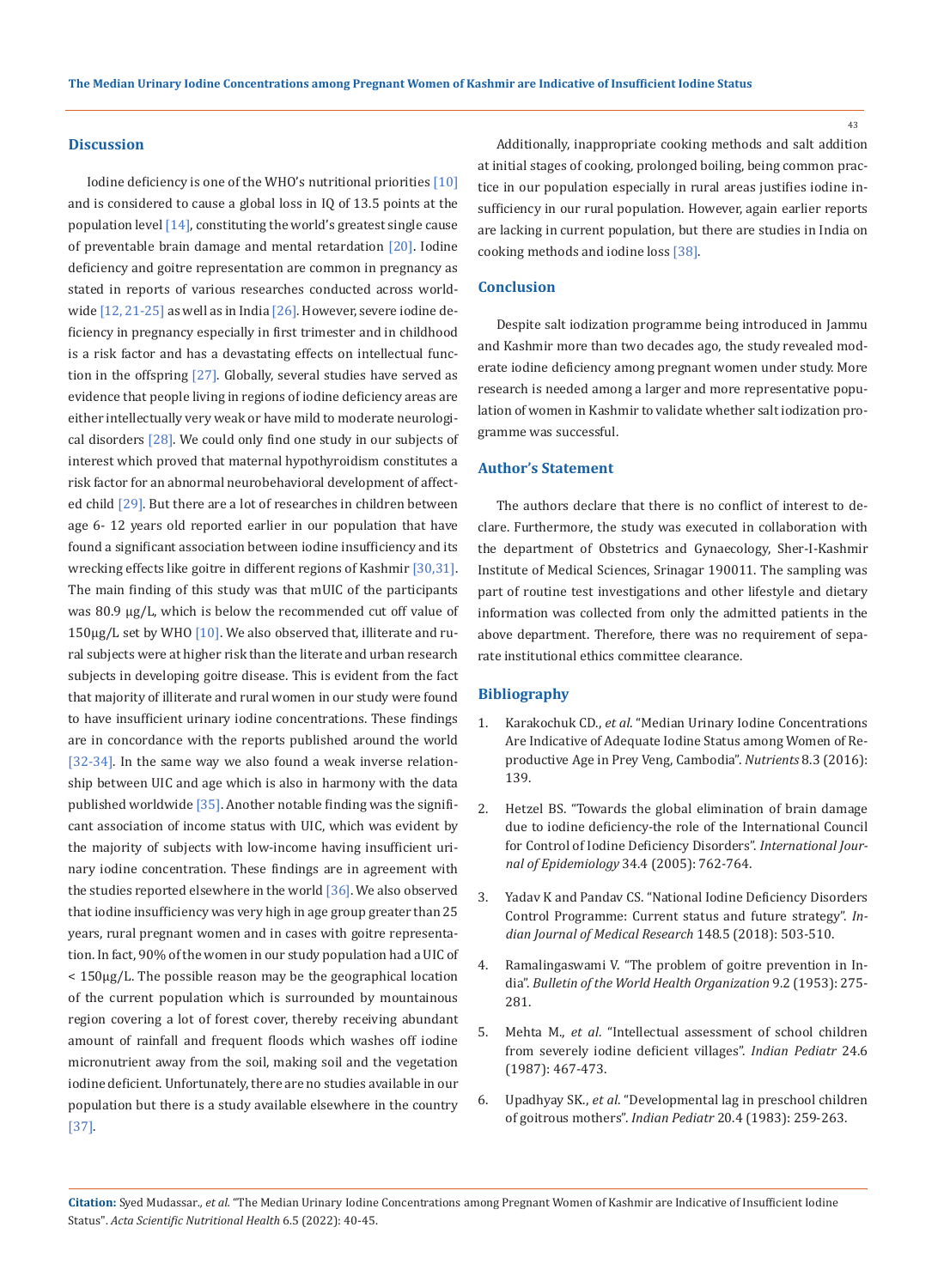- 7. Kochupillai N., *et al*[. "Iodine deficiency and neonatal hypo](https://www.ncbi.nlm.nih.gov/pmc/articles/PMC2490891/)thyroidism". *[Bulletin of the World Health Organization](https://www.ncbi.nlm.nih.gov/pmc/articles/PMC2490891/)* 64.4 [\(1986\): 547-551.](https://www.ncbi.nlm.nih.gov/pmc/articles/PMC2490891/)
- 8. Redman K., *et al*[. "Iodine Deficiency and the Brain: Effects and](https://www.researchgate.net/publication/275052017_Iodine_Deficiency_and_the_Brain_Effects_and_Mechanisms)  Mechanisms". *[Critical Reviews in Food Science and Nutrition](https://www.researchgate.net/publication/275052017_Iodine_Deficiency_and_the_Brain_Effects_and_Mechanisms)*  [56.16 \(2016\): 2695-2713.](https://www.researchgate.net/publication/275052017_Iodine_Deficiency_and_the_Brain_Effects_and_Mechanisms)
- Zimmermann MB and Andersson M. "Assessment of iodine [nutrition in populations: past, present, and future".](https://pubmed.ncbi.nlm.nih.gov/23035804/) *Nutrition Reviews* [70.10 \(2012\): 553-570.](https://pubmed.ncbi.nlm.nih.gov/23035804/)
- 10. [World Health O. "Assessment of iodine deficiency disorders](https://apps.who.int/iris/handle/10665/43781)  [and monitoring their elimination: a guide for programme](https://apps.who.int/iris/handle/10665/43781)  [managers". 3rd edition edition. Geneva: World Health Organi](https://apps.who.int/iris/handle/10665/43781)[zation \(2007\).](https://apps.who.int/iris/handle/10665/43781)
- 11. Gordon RC., *et al*[. "Iodine supplementation improves cognition](https://pubmed.ncbi.nlm.nih.gov/19726593/)  [in mildly iodine-deficient children".](https://pubmed.ncbi.nlm.nih.gov/19726593/) *The American Journal of Clinical Nutrition* [90.5 \(2009\): 1264-1271.](https://pubmed.ncbi.nlm.nih.gov/19726593/)
- 12. [Bath SC and Rayman MP. "A review of the iodine status of UK](https://pubmed.ncbi.nlm.nih.gov/25663363/)  [pregnant women and its implications for the offspring".](https://pubmed.ncbi.nlm.nih.gov/25663363/) *Envi[ronmental Geochemistry and Health](https://pubmed.ncbi.nlm.nih.gov/25663363/)* 37.4 (2015): 619-629.
- 13. [Zimmermann MB. "The adverse effects of mild-to-moderate](https://pubmed.ncbi.nlm.nih.gov/17956157/)  [iodine deficiency during pregnancy and childhood: a review".](https://pubmed.ncbi.nlm.nih.gov/17956157/)  *Thyroid* [17.9 \(2007\): 829-835.](https://pubmed.ncbi.nlm.nih.gov/17956157/)
- 14. [Bleichrodt N and Born MP. A metaanalysis of research on io](https://research.vu.nl/en/publications/a-metaanalysis-of-research-on-iodine-and-its-relationship-to-cogn)[dine and its relationship to cognitive development \(1996\).](https://research.vu.nl/en/publications/a-metaanalysis-of-research-on-iodine-and-its-relationship-to-cogn)
- 15. Bhutta ZA., *et al*[. "Evidence-based interventions for improve](https://pubmed.ncbi.nlm.nih.gov/23746776/)[ment of maternal and child nutrition: what can be done and at](https://pubmed.ncbi.nlm.nih.gov/23746776/)  what cost?" *Lancet* [382.9890 \(2013\): 452-477.](https://pubmed.ncbi.nlm.nih.gov/23746776/)
- 16. Pandav CS., *et al*[. "Iodine deficiency disorders \(IDD\) control in](https://www.ncbi.nlm.nih.gov/pmc/articles/PMC3818611/)  India". *[The Indian Journal of Medical Research](https://www.ncbi.nlm.nih.gov/pmc/articles/PMC3818611/)* 138.3 (2013): [418.](https://www.ncbi.nlm.nih.gov/pmc/articles/PMC3818611/)
- 17. Andersson M., *et al*[. "Global iodine status in 2011 and trends](https://pubmed.ncbi.nlm.nih.gov/22378324/)  over the past decade". *[The Journal of Nutrition](https://pubmed.ncbi.nlm.nih.gov/22378324/)* 142.4 (2012): [744-750.](https://pubmed.ncbi.nlm.nih.gov/22378324/)
- 18. Rohner F., *et al*[. "Biomarkers of nutrition for development](https://pubmed.ncbi.nlm.nih.gov/24966410/)iodine review". *[The Journal of Nutrition](https://pubmed.ncbi.nlm.nih.gov/24966410/)* 144.8 (2014): 1322S-[1342S.](https://pubmed.ncbi.nlm.nih.gov/24966410/)
- 19. Dunn JT., *et al*[. "Two simple methods for measuring iodine in](https://www.liebertpub.com/doi/10.1089/thy.1993.3.119)  urine". *Thyroid* [3.2 \(1993\): 119-123.](https://www.liebertpub.com/doi/10.1089/thy.1993.3.119)
- 20. Delange F., *et al*[. "Iodine deficiency during infancy and early](https://pubmed.ncbi.nlm.nih.gov/11317650/)  [childhood in Belgium: does it pose a risk to brain develop](https://pubmed.ncbi.nlm.nih.gov/11317650/)ment?" *[European Journal of Pediatrics](https://pubmed.ncbi.nlm.nih.gov/11317650/)* 160.4 (2001): 251-254.
- 21. Andersen SL., *et al*[. "Iodine deficiency in Danish pregnant](https://pubmed.ncbi.nlm.nih.gov/25535149/)  women". *[Danish Medical Journal](https://pubmed.ncbi.nlm.nih.gov/25535149/)* 60.7 (2013): A4657.
- 22. Granfors M., *et al*[. "Iodine deficiency in a study population of](https://obgyn.onlinelibrary.wiley.com/doi/pdf/10.1111/aogs.12713)  pregnant women in Sweden". *[Acta Obstetricia et Gynecologica](https://obgyn.onlinelibrary.wiley.com/doi/pdf/10.1111/aogs.12713)  Scandinavica* [94.11 \(2015\): 1168-1174.](https://obgyn.onlinelibrary.wiley.com/doi/pdf/10.1111/aogs.12713)
- 23. Lindorfer H., *et al*[. "Iodine deficiency in pregnant women in](https://www.nature.com/articles/ejcn2014253)  Austria". *[European Journal of Clinical Nutrition](https://www.nature.com/articles/ejcn2014253)* 69.3 (2015): [349-354.](https://www.nature.com/articles/ejcn2014253)
- 24. Zygmunt A., *et al*[. "An assessment of the effectiveness of iodine](https://pubmed.ncbi.nlm.nih.gov/26457494/)  [prophylaxis in pregnant women-analysis in one of reference](https://pubmed.ncbi.nlm.nih.gov/26457494/)  [gynaecological-obstetric centres in Poland".](https://pubmed.ncbi.nlm.nih.gov/26457494/) *Endokrynologia Polska* [66.5 \(2015\): 404-411.](https://pubmed.ncbi.nlm.nih.gov/26457494/)
- 25. Majumder A., *et al*[. "Prevalence of iodine deficiency among](https://www.ncbi.nlm.nih.gov/pmc/articles/PMC4138902/)  [pregnant and lactating women: experience in Kolkata".](https://www.ncbi.nlm.nih.gov/pmc/articles/PMC4138902/) *Indian [Journal of Endocrinology and Metabolism](https://www.ncbi.nlm.nih.gov/pmc/articles/PMC4138902/)* 18.4 (2014): 486.
- 26. Chakraborty I., *et al*[. "Iodine deficiency disorders among the](https://pubmed.ncbi.nlm.nih.gov/16885606/)  [pregnant women in a rural hospital of West Bengal".](https://pubmed.ncbi.nlm.nih.gov/16885606/) *Indian [Journal of Medical Research](https://pubmed.ncbi.nlm.nih.gov/16885606/)* 123.6 (2006): 825.
- 27. Boyages SC., *et al*[. "A comparative study of neurological and](https://pubmed.ncbi.nlm.nih.gov/3056969/)  [myxedematous endemic cretinism in western China".](https://pubmed.ncbi.nlm.nih.gov/3056969/) *The [Journal of Clinical Endocrinology and Metabolism](https://pubmed.ncbi.nlm.nih.gov/3056969/)* 67.6 (1988): [1262-1271.](https://pubmed.ncbi.nlm.nih.gov/3056969/)
- 28. Boyages SC., *et al*[. "Iodine deficiency impairs intellectual and](https://pubmed.ncbi.nlm.nih.gov/2733614/)  [neuromotor development in apparently‐normal persons:](https://pubmed.ncbi.nlm.nih.gov/2733614/)  [A study of rural inhabitants of north‐central China".](https://pubmed.ncbi.nlm.nih.gov/2733614/) *Medical [Journal of Australia](https://pubmed.ncbi.nlm.nih.gov/2733614/)* 150.12 (1989): 676-682.
- 29. Ganaie MA., *et al*[. "Maternal overt hypothyroidism and neu](https://pubmed.ncbi.nlm.nih.gov/26499010/)[robehavioral outcome of neonates: a cohort study from an io](https://pubmed.ncbi.nlm.nih.gov/26499010/)[dine-deficient area of Northern India".](https://pubmed.ncbi.nlm.nih.gov/26499010/) *Indian Pediatrics* 52.10 [\(2015\): 864-866.](https://pubmed.ncbi.nlm.nih.gov/26499010/)
- 30. Zargar AH., *et al*[. "Prevalence of goitre in school children in](https://ghdx.healthdata.org/record/prevalence-goitre-school-children-baramulla-kashmir-valley)  Baramulla (Kashmir valley)". *[The Indian Journal of Pediatrics](https://ghdx.healthdata.org/record/prevalence-goitre-school-children-baramulla-kashmir-valley)*  [64.2 \(1997\): 225-230.](https://ghdx.healthdata.org/record/prevalence-goitre-school-children-baramulla-kashmir-valley)
- 31. Zargar A., *et al*[. "Goiter survey in school children in Kupwara](https://pubmed.ncbi.nlm.nih.gov/8772853/)  (Kashmir Valley)". *Indian Pediatrics* [33.3 \(1996\): 248-249.](https://pubmed.ncbi.nlm.nih.gov/8772853/)
- 32. Fereja M., *et al*[. "Prevalence of iodine deficiency and associ](https://pubmed.ncbi.nlm.nih.gov/29940879/)[ated factors among pregnant women in Ada district, Oromia](https://pubmed.ncbi.nlm.nih.gov/29940879/)  [region, Ethiopia: a cross-sectional study".](https://pubmed.ncbi.nlm.nih.gov/29940879/) *BMC Pregnancy and Childbirth* [18.1 \(2018\): 1-8.](https://pubmed.ncbi.nlm.nih.gov/29940879/)
- 33. Khattak RM., *et al*[. Regional Influences on Nutritional Iodine](https://www.liebertpub.com/doi/10.1089/thy.2017.0267)  [Status of Pregnant Women in Pakistan 28.11 \(2018\): 1538-](https://www.liebertpub.com/doi/10.1089/thy.2017.0267) [1546.](https://www.liebertpub.com/doi/10.1089/thy.2017.0267)
- 34. Shahid M., *et al*[. Prevalence and incidence of thyroid disorder](https://www.researchgate.net/publication/350736916_Prevalence_and_incidence_of_thyroid_disorder_during_pregnancy_in_Bangladesh_-_a_tertiary_care_hospital_based_study)  [during pregnancy in Bangladesh-a tertiary care hospital based](https://www.researchgate.net/publication/350736916_Prevalence_and_incidence_of_thyroid_disorder_during_pregnancy_in_Bangladesh_-_a_tertiary_care_hospital_based_study)  [study 11.1 \(2021\).](https://www.researchgate.net/publication/350736916_Prevalence_and_incidence_of_thyroid_disorder_during_pregnancy_in_Bangladesh_-_a_tertiary_care_hospital_based_study)
- 35. Beer RJ., *et al*[. "Median Urinary Iodine Concentration in Co](https://pubmed.ncbi.nlm.nih.gov/33561275/)[lombian Children and Women is High and Related to Sociode](https://pubmed.ncbi.nlm.nih.gov/33561275/)[mographic and Geographic Characteristics: Results from a Na](https://pubmed.ncbi.nlm.nih.gov/33561275/)[tionally Representative Survey".](https://pubmed.ncbi.nlm.nih.gov/33561275/) *The Journal of Nutrition* 151.4 [\(2021\): 940-948.](https://pubmed.ncbi.nlm.nih.gov/33561275/)

**Citation:** Syed Mudassar*., et al.* "The Median Urinary Iodine Concentrations among Pregnant Women of Kashmir are Indicative of Insufficient Iodine Status". *Acta Scientific Nutritional Health* 6.5 (2022): 40-45.

44